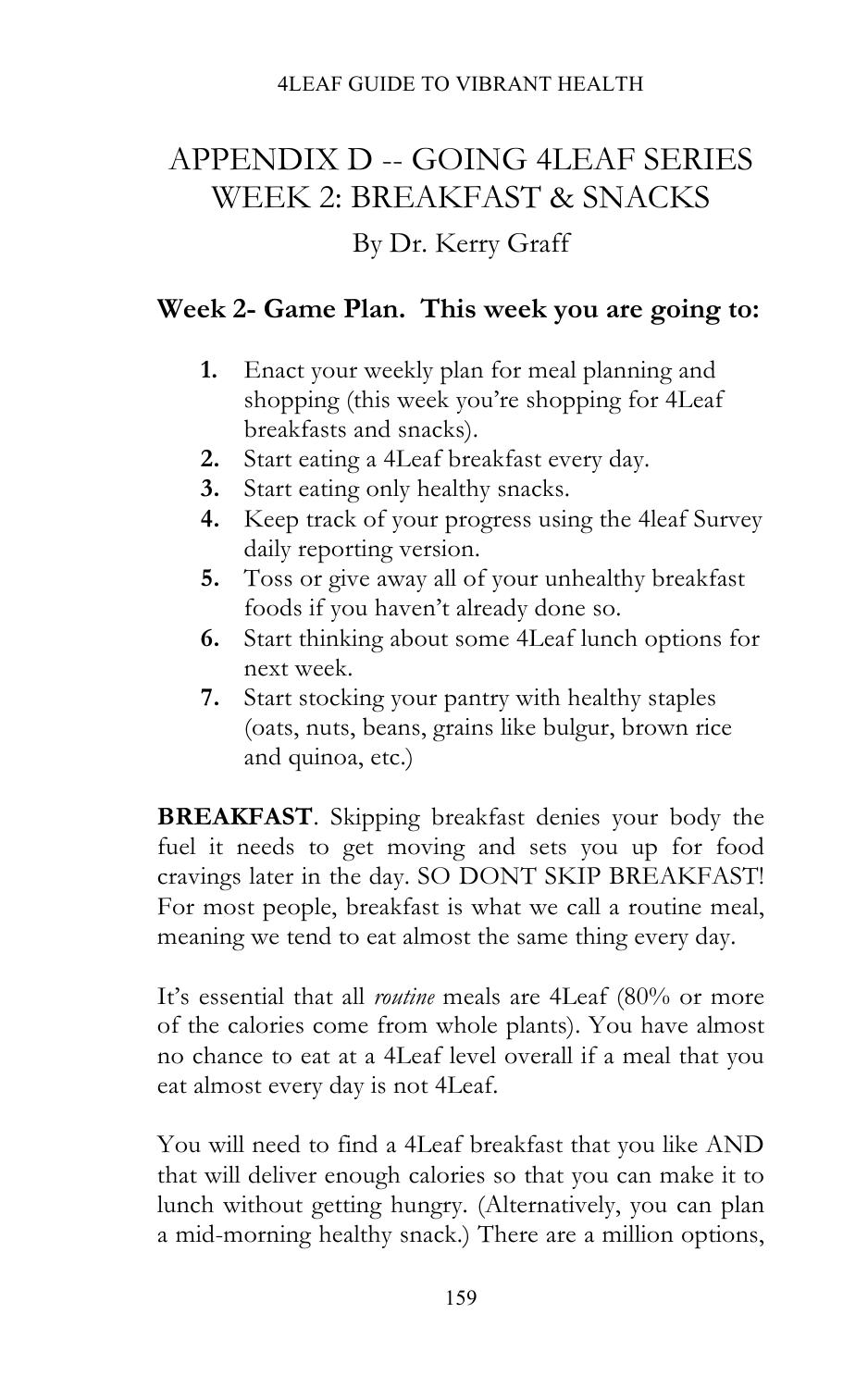but below are a few of our favorites to get you started:

# Sailors Daily Oatmeal

(what Jim Hicks eats just about every morning)

1. Start with any brand of oatmeal (*old fashioned, not quick cook*) that has only one ingredient--whole rolled (or steel cut) oats.

2. Put the oatmeal in a bowl along with a few raisins, add a few ounces of cold water and top off with unsweetened non-dairy milk. If you haven't tried oatmeal cold, you definitely should; and you may never eat hot oatmeal again.

3. While the oats soak, cut up a medley of your favorite fruit and put on top.

4. If you find yourself getting hungry before lunch, just add more oats to your breakfast. That should do the trick.

5. This meal can be prepared from start to finish in five minutes and can be eaten at any time of day or night. It's my go-to meal when I come home from a trip late at night.

### Steel-cut oats and fruit

(what Kerry Graff eats just about every morning)

1.Put ½ cup of steel cut oats (2 servings worth) into a pot on the stove. Add 2 cups of water and turn on heat to medium.

2. While that is cooking, cut up and eat a half a grapefruit. If it is really delicious, eat the other half too.

3. Let the dog out, wash the dishes that didn't get done last night and stir the oats a few times.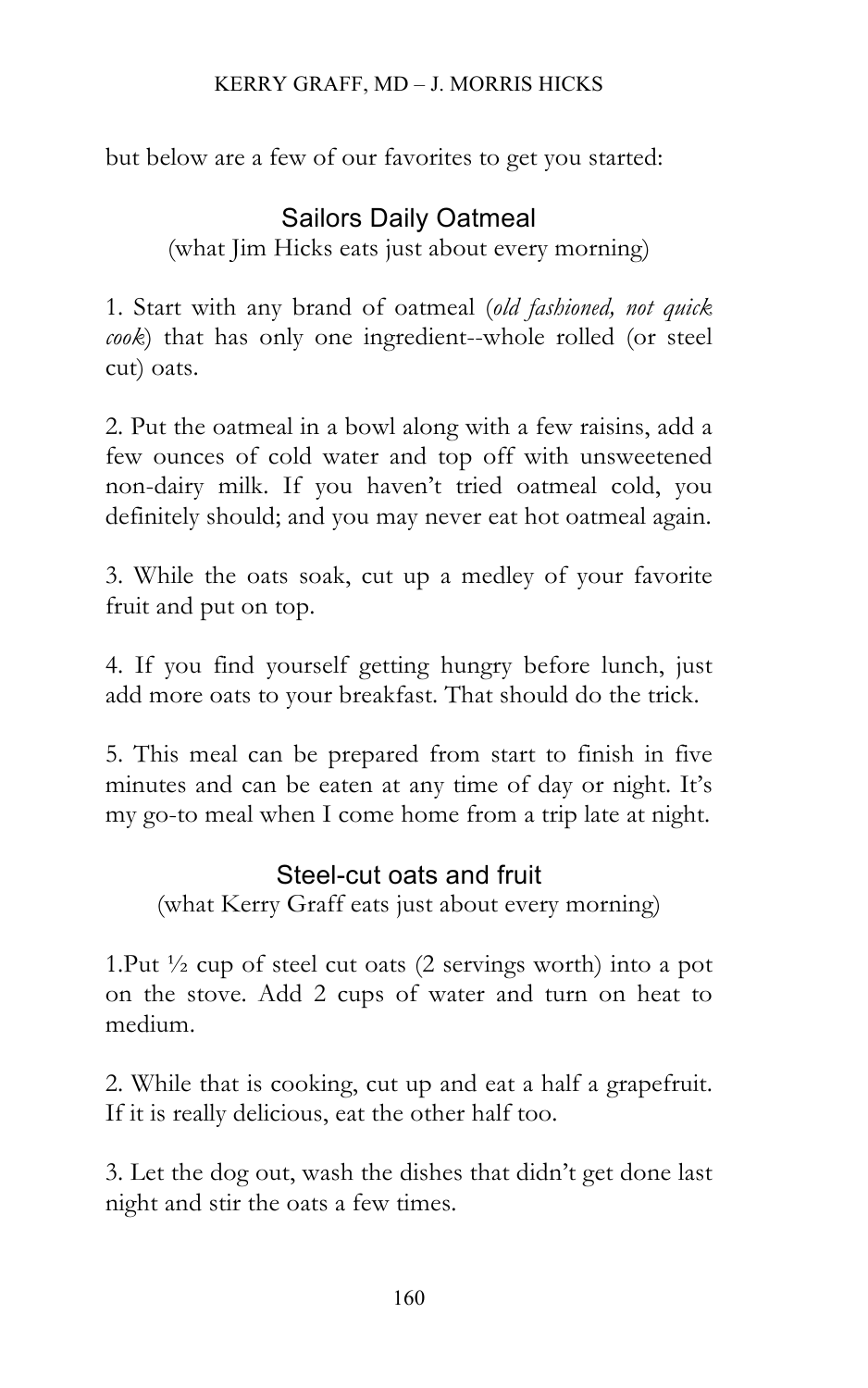#### 4LEAF GUIDE TO VIBRANT HEALTH

4. Slice a banana into a big bowl and add the oats when they have finished cooking.

5. Add some blueberries. (I use frozen so they cool the oats off enough that I don't have to wait to eat it.)

6. Add a few walnuts, some cinnamon, and a splash of almond milk.

7. Eat until comfortably full. Usually I finish the whole thing.

OK, it is a little embarrassing how much I eat for breakfast. But seriously, if I don't eat this volume of food, I am hungry before lunch. And I still lost 25 pounds eating all this food and am now at a very healthy weight.

**You hate oatmeal?** My first response is to tell you to GET OVER IT, because oatmeal is seriously good for you. *Like a cholesterol sponge.* Well, that's not really how it works, but you get the idea. My second response is to ask if you have had the steel cut version, which has a firmer texture and nuttier taste. Usually, people's objection to food is related to texture and not taste, and the texture of steel cut oats is less, well, objectionable! But if you just can't stomach it…

**Whole grain cereal** is a decent option, although it is somewhat processed and you need to be sure there isn't added sugar. Add fruit, and make sure to use plant-based rather than cow's milk.

**Fruit and/or veggie smoothie***.* There are a million versions of this. Below is my daughter's "go to" breakfast smoothie. It takes less than 2 minutes to make.

1. Place ripe banana in blender.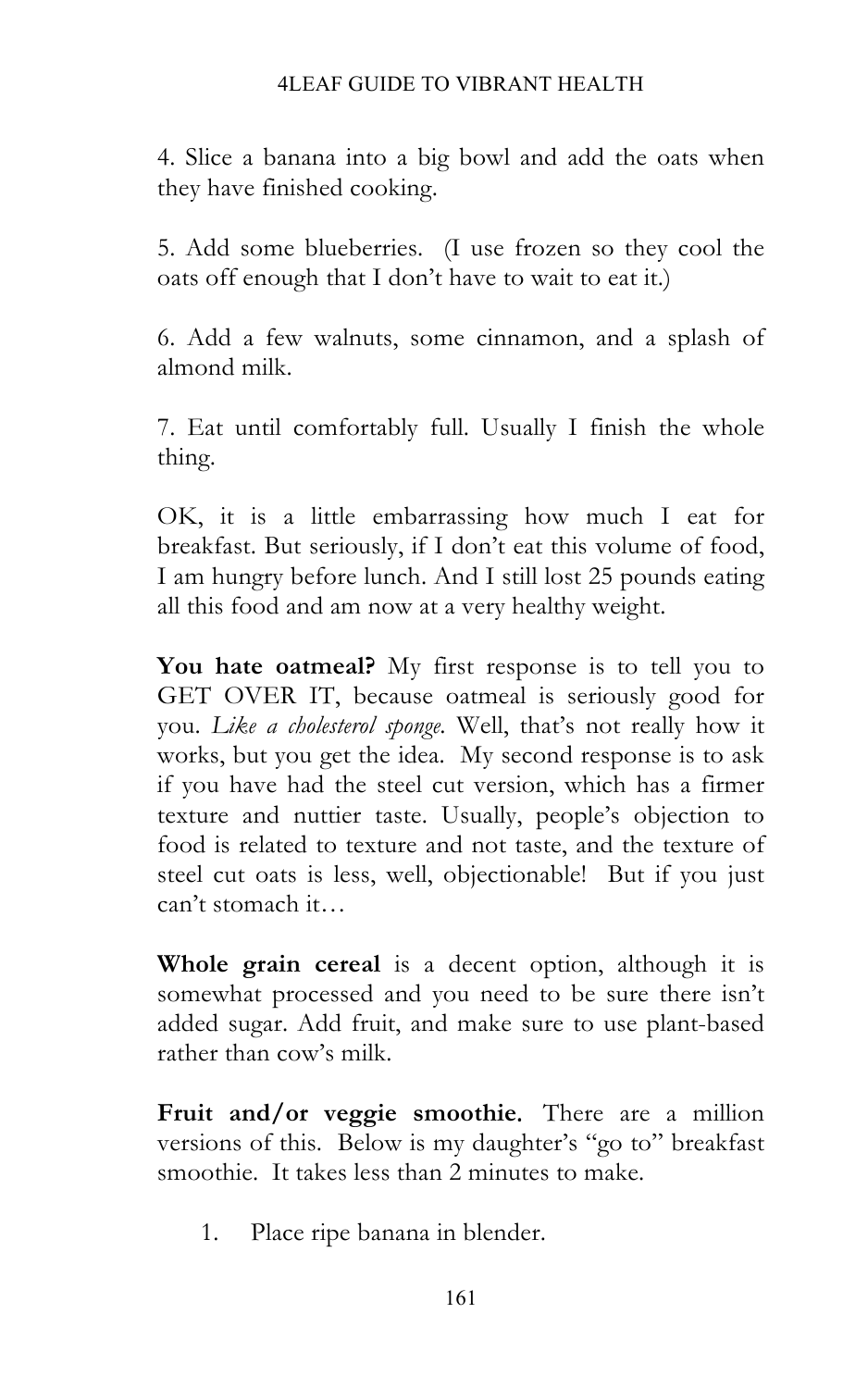#### KERRY GRAFF, MD – J. MORRIS HICKS

- 2. Add a few frozen strawberries and/or blueberries.
- 3. Add a little maple syrup (optional, unless you are my daughter…)
- 4. Add just enough fruit juice or almond milk for the blender to blend everything together.

**Potato and veggie scramble***.* This is obviously not quick to make, but it is my favorite Saturday morning breakfast. I even got my local diner to start making it for me if I'm out to breakfast with friends--thanks, Lafayette!

If you have leftover potatoes, use them. If not,

1. Wash and dice a potato into  $\frac{1}{2}$  inch pieces. Place in a bowl and cook in microwave on high for 3 minutes.

2. While that is cooking, cut up your veggies. Use any of the following or whatever you have on hand:

Sliced onion, asparagus, broccoli, tomatoes (fresh or sundried) spinach, peppers (any kind--I really like banana peppers) and mushrooms.

3. Place a skillet on medium heat and once hot, add the onions (if you are using) first. **You do not need any oil**! After these have cooked a bit, add the other veggies, starting with the potatoes, which should be soft by the time they come out of the microwave.

4. Then add the things that take longer to cook (like raw broccoli and asparagus) followed by the quicker cooking things (like peppers and spinach).

5. Add black olives if you wish. And some black pepper.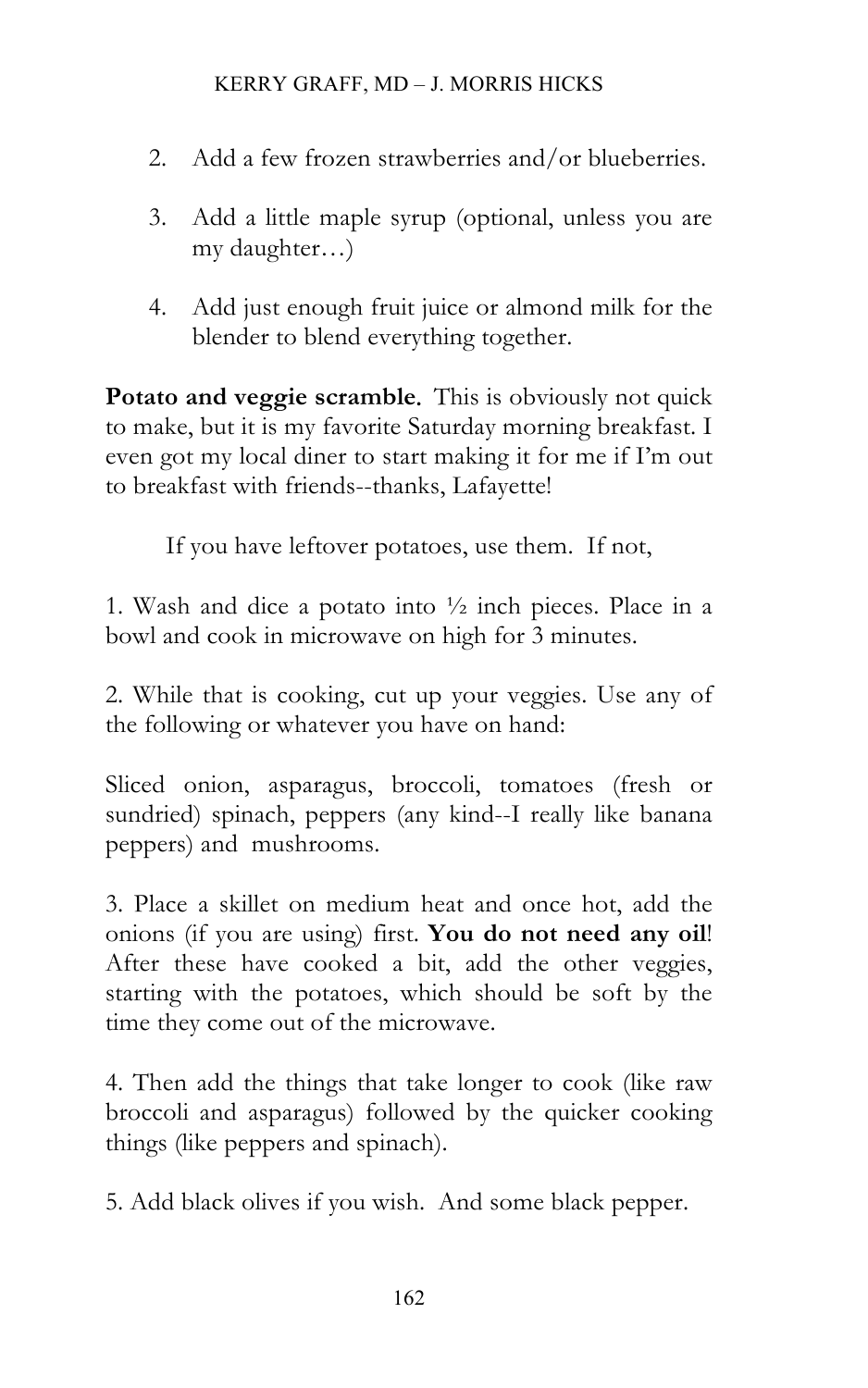#### 4LEAF GUIDE TO VIBRANT HEALTH

6. Serve. Consider topping it with hot sauce, salsa or hummus. Yum!

There a ton of options for breakfast foods. If none of the above appeal to you or if you need more variety, see Chapter 13 for recipe resources.

**What about juice for breakfast?** As mentioned earlier, since fruit or vegetable juice (whether packaged or fresh) is not a whole plant, it does not count as a serving of fruit or veggies on the 4Leaf Survey. It is missing the all-important fiber that makes your body run so efficiently and it also contains a concentrated load of sugar. For these reasons, we don't advise that you make fruit or vegetable juice a part of your daily routine.

**What if I'm just not hungry in the morning?** Eat at least a little fruit anyway and have some on hand for a midmorning snack. If you don't eat breakfast, that donut at the office is going to be calling your name by mid-morning.

**SNACKS**. While you are getting used to how much you need to eat to get you to the next meal (you will need to eat significantly more volume now than you did before), you will need to have some healthy snacks on hand. Also, some people just can't comfortably eat enough whole, plant-based food at one sitting to provide sufficient calories to last them 5-6 hours until the next meal.

These folks will need to routinely add snacks into their daily routine. By snacks, I'm talking about quick-to-grab, ready-to-go foods that are just as healthy as the 4Leaf meals you are eating. So I'm not talking about crackers or potato chips. Some examples of easy-to-eat 4Leaf snacks you might have on hand:

• Bananas, apples, grapes or clementines